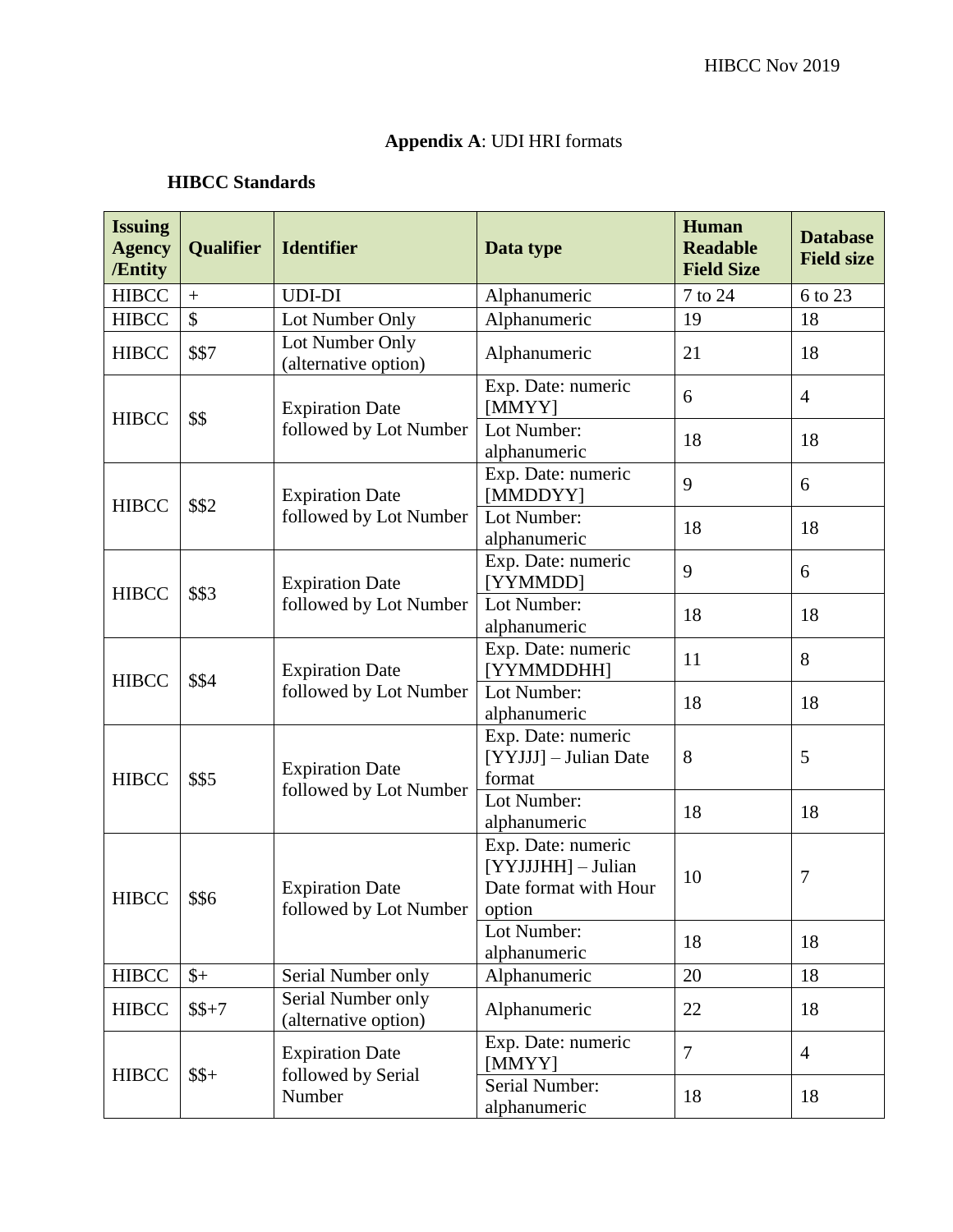| <b>Issuing</b><br><b>Agency</b><br><b>/Entity</b>                                                                                       | <b>Qualifier</b> | <b>Identifier</b>                                                                                                 | Data type                        | <b>Human</b><br><b>Readable</b><br><b>Field Size</b> | <b>Database</b><br><b>Field size</b> |  |  |  |
|-----------------------------------------------------------------------------------------------------------------------------------------|------------------|-------------------------------------------------------------------------------------------------------------------|----------------------------------|------------------------------------------------------|--------------------------------------|--|--|--|
| <b>HIBCC</b>                                                                                                                            | $$+2$            | <b>Expiration Date</b><br>followed by Serial<br>Number                                                            | Exp. Date: numeric<br>[MMDDYY]   | 10                                                   | 6                                    |  |  |  |
|                                                                                                                                         |                  |                                                                                                                   | Serial Number:<br>alphanumeric   | 18                                                   | 18                                   |  |  |  |
| <b>HIBCC</b>                                                                                                                            | $$S+3$           | <b>Expiration Date</b><br>followed by Serial<br>Number                                                            | Exp. Date: numeric<br>[YYMMDD]   | 10                                                   | 6                                    |  |  |  |
|                                                                                                                                         |                  |                                                                                                                   | Serial Number:<br>alphanumeric   | 18                                                   | 18                                   |  |  |  |
| <b>HIBCC</b>                                                                                                                            | $$S+4$           | <b>Expiration Date</b><br>followed by Serial<br>Number                                                            | Exp. Date: numeric<br>[YYMMDDHH] | 12                                                   | 8                                    |  |  |  |
|                                                                                                                                         |                  |                                                                                                                   | Serial Number:<br>alphanumeric   | 18                                                   | 18                                   |  |  |  |
| <b>HIBCC</b>                                                                                                                            | $$S+5$           | <b>Expiration Date</b><br>followed by Serial<br>Number                                                            | Exp. Date: numeric<br>[YYJJJ]    | 9                                                    | 5                                    |  |  |  |
|                                                                                                                                         |                  |                                                                                                                   | Serial Number:<br>alphanumeric   | 18                                                   | 18                                   |  |  |  |
| <b>HIBCC</b>                                                                                                                            | $$+6$            | <b>Expiration Date</b><br>followed by Serial<br>Number                                                            | Exp. Date: numeric<br>[YYJJJHH]  | 11                                                   | $\overline{7}$                       |  |  |  |
|                                                                                                                                         |                  |                                                                                                                   | Serial Number:<br>alphanumeric   | 18                                                   | 18                                   |  |  |  |
| <b>HIBCC</b>                                                                                                                            | /S               | Supplemental Serial<br>Number, where lot<br>number also required<br>and included in main<br>secondary data string | Alphanumeric                     | 20                                                   | 18                                   |  |  |  |
| <b>HIBCC</b>                                                                                                                            | /16D             | <b>Manufacturing Date</b><br>(supplemental to<br>secondary barcode)                                               | numeric<br>[YYYYMMDD]            | 12                                                   | 8                                    |  |  |  |
| <b>HIBCC</b>                                                                                                                            | /14D             | <b>Expiration Date</b><br>(supplemental to<br>secondary barcode as<br>optional format)                            | numeric<br>[YYYYMMDD]            | 12                                                   | 8                                    |  |  |  |
| <b>HIBCC</b>                                                                                                                            |                  | <b>Maximum Base UDI</b>                                                                                           | <b>Alphanumeric</b>              | 70 to 87                                             | 58 to 75                             |  |  |  |
| <b>Ex of Human Readable Barcode:</b><br>*+H123PARTNO1234567890120/\$\$420020216LOT123456789012345/SXYZ4567890123<br>45678/16D20130202C* |                  |                                                                                                                   |                                  |                                                      |                                      |  |  |  |

HIBCC Sample UDI labels:

<http://www.hibcc.org/wp-content/uploads/2016/02/HIBCC-UDI-Label-Examples.pdf>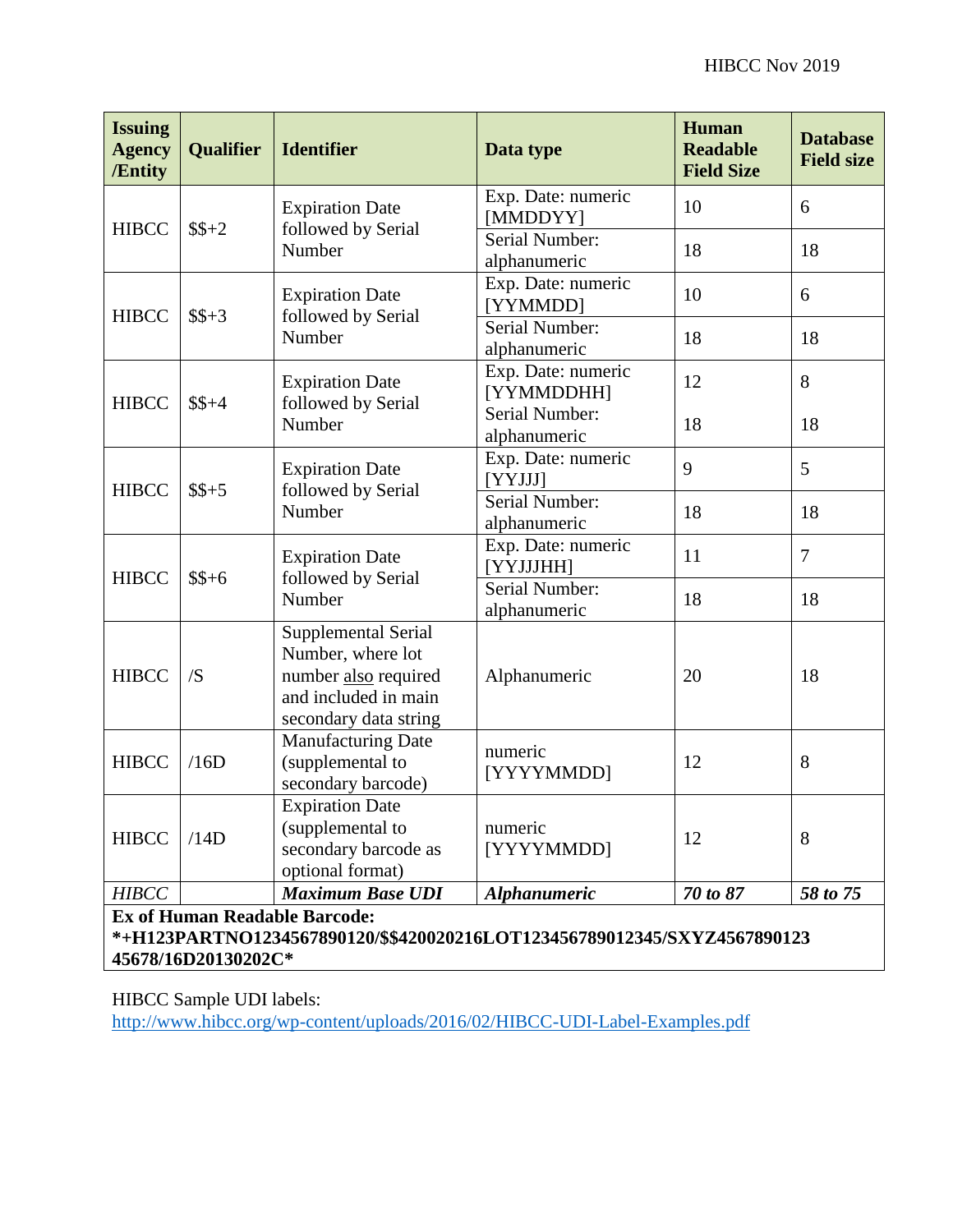**Appendix B:** AIDC carriers most widely used in healthcare

#### **HIBCC Standards**

• Data Matrix with UDI-DI and UDI-PI's (Expiration Date + Lot/Batch Number)



\*+A999ABC123DE1/\$\$3221231LOT876S\*

• Code128 non-concatenated with UDI-DI and UDI-PI's (Expiration Date + Lot/Batch Number)



• QR-Code with UDI-DI and UDI-PI's (Expiration Date + Lot/Batch Number)



\*+A999ABC123DE1/\$\$3221231LOT876S\*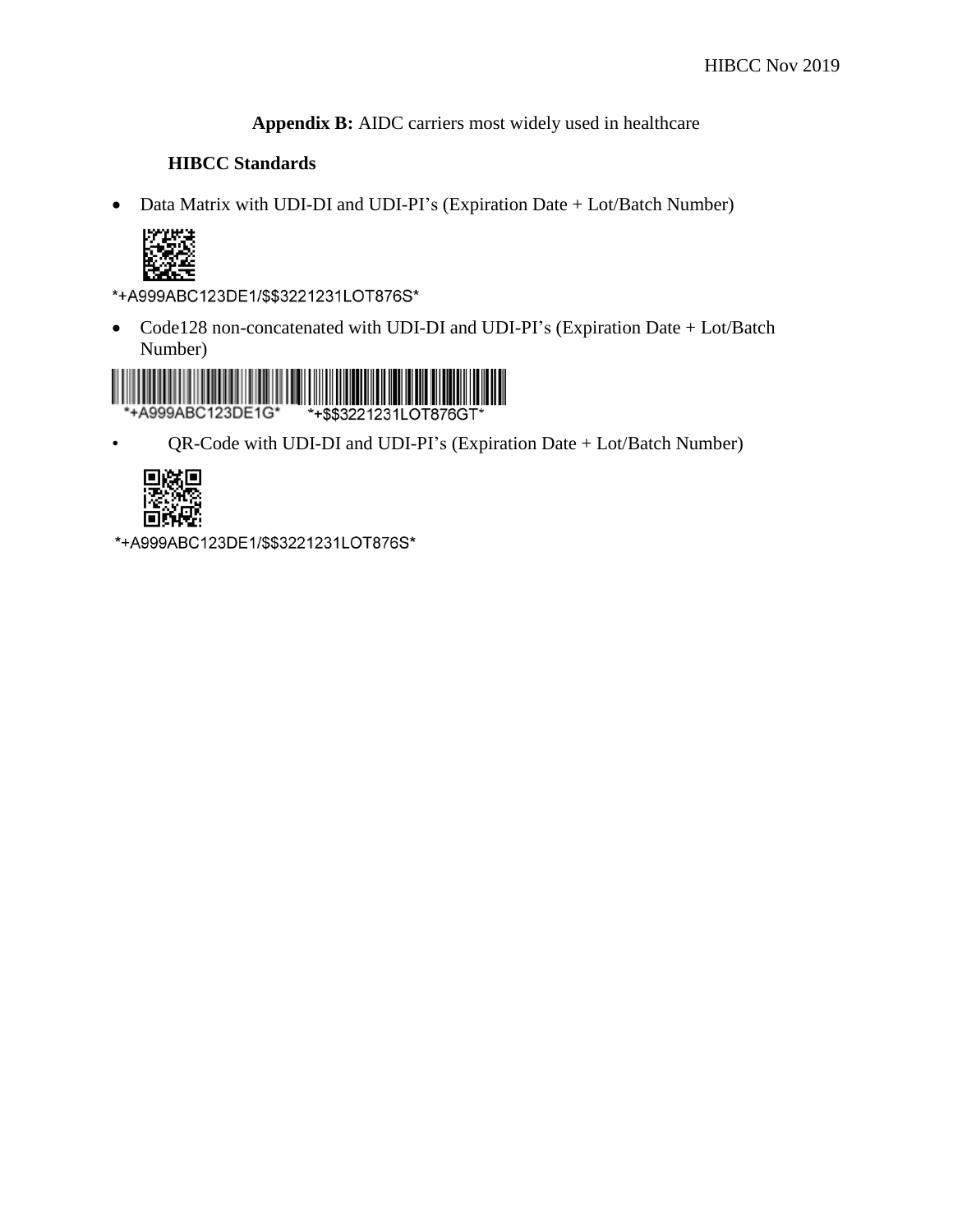#### **Appendix C:** Examples of RFID carriers

#### **HIBCC Standards**

A HIBC UDI data string for the Barcode will be encoded with an RFID tag in a 1:1 relation; therefore scanning a Data Matrix with HIBC will yield the same result as scanning a RFID tag.

For RFID applications for UDI the appropriate standards for the product and packaging levels are

- ISO ISO 17367, Supply chain applications of RFID Product tagging
- ISO ISO 17366, Supply chain applications of RFID Product packaging

The AIDC and HRI formats are required under the UDI regulation. Therefore, the HRI is not required to be repeated for RFID again, if already present for another type of AIDC format. The ISO/IEC 29160 RFID Emblem is required to be shown as a visible indicator that an RFID is present by a generic RFID Emblem or optional by a RFID Emblem showing frequency and application by a two-character code. This optical visible indicator for frequency and application is helpful in areas where different RFID systems are in use and for diagnostic if a RFID Tag is not read.

The generic RFID Emblem according to ISO/IEC 29160 figure 2:

Fig. Generic RFID Emblem  $\begin{bmatrix} \bullet \\ \mathsf{RFID} \end{bmatrix}$  ing "RFID inside"



Table A.1 (below) of ISO/IEC 29160 shows the appropriate RFID emblems for UDI, using a two-character code assignment.

### **Table A.1 — Two-character code assignments for the RFID Emblem (excerpt)**

Emblem "B5": 860-960 MHz (UHF) ISO/IEC 18000-63 ISO 17366 Product packaging

#### ≖ை Fig. 1b) RFID Emblem "B5" **B5**"

Emblem "B7": 860-960 MHz (UHF) ISO/IEC 18000-63 ISO 17367 Product tagging

# Fig. 2) RFID Emblem "B7"  $\boxed{B7}$

Examples of serialized UDI HIBC to be encoded in Barcode and optional RFID a) on a product  $+A999ABC123DE0/\$+1234567Y$ 

b) on a package  $+A999ABC123DE1/\$+1234567Y$ 



\*+A999ABC123DE1/\$+1234567Z\*

Fig. 3) UDI applied on a product package with Data Matrix and RFID